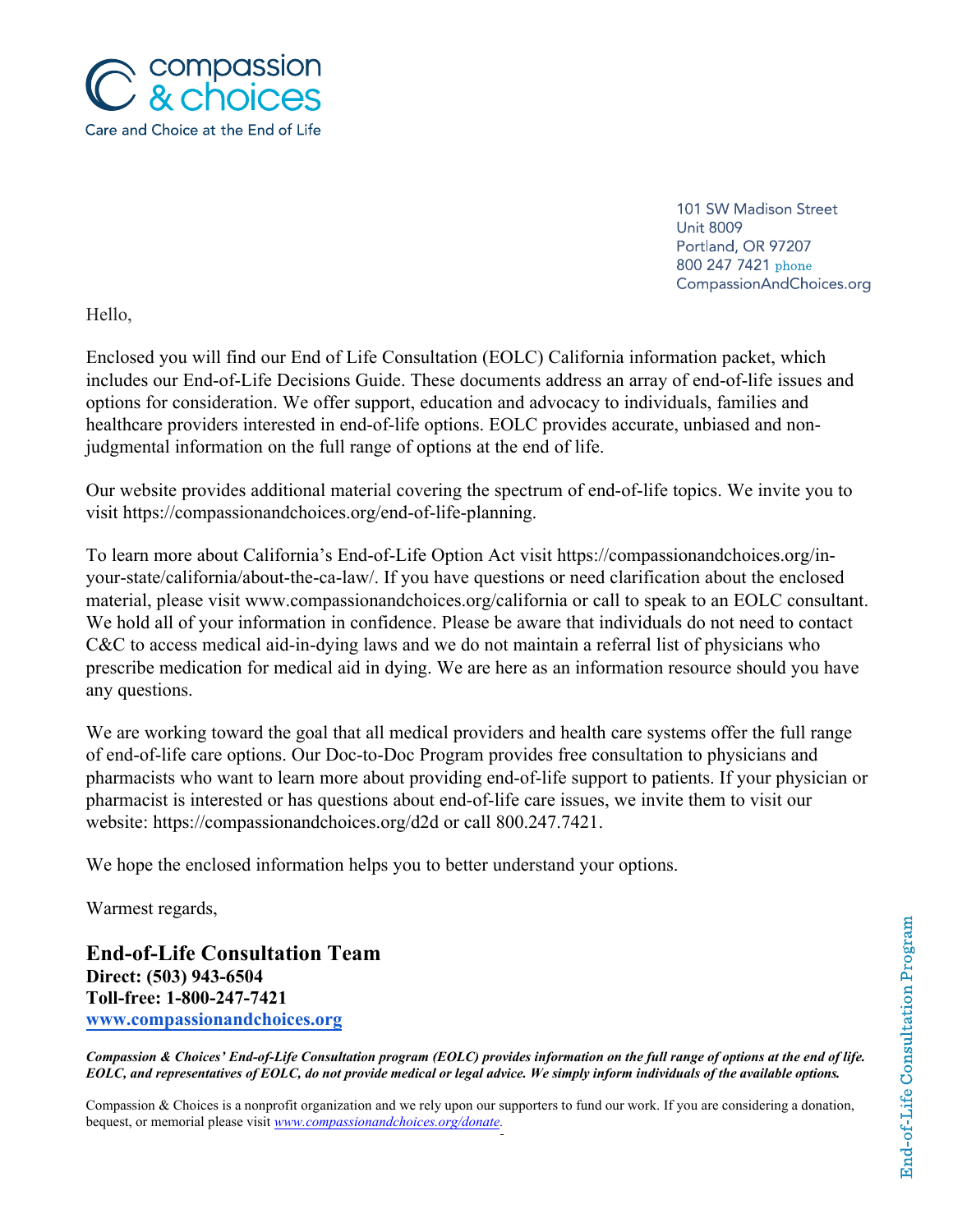# C compassion<br>C & choices CA



# CALIFORNIA Introduction to Medical Aid in Dying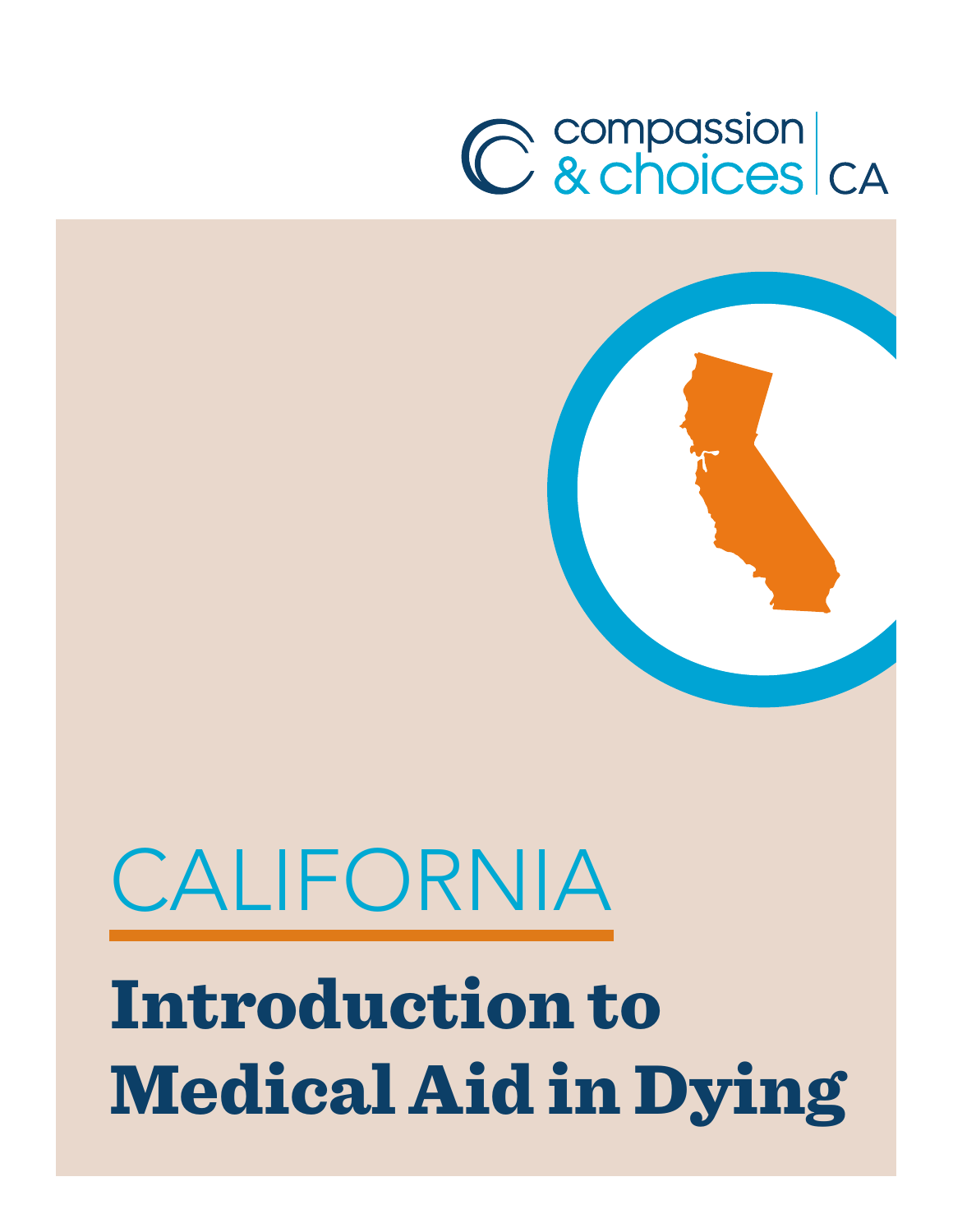800 247 7421 phone 503 360 9643 fax CompassionAndChoices.org/plan-your-care eolc@CompassionAndChoices.org

- California's End of Life Option Act / 02
	- Steps for Using the Law / 04
- How to Find a Physician to Access the Law / 05
	- Talking With Your Physician / 07
	- End-of-Life Care Planning Checklist / 08

# Appendix:

Request For an Aid-in-Dying Drug to End My Life in a Humane and Dignified Manner

Letter to Your Physician

Medical Aid in Dying Tracking Sheet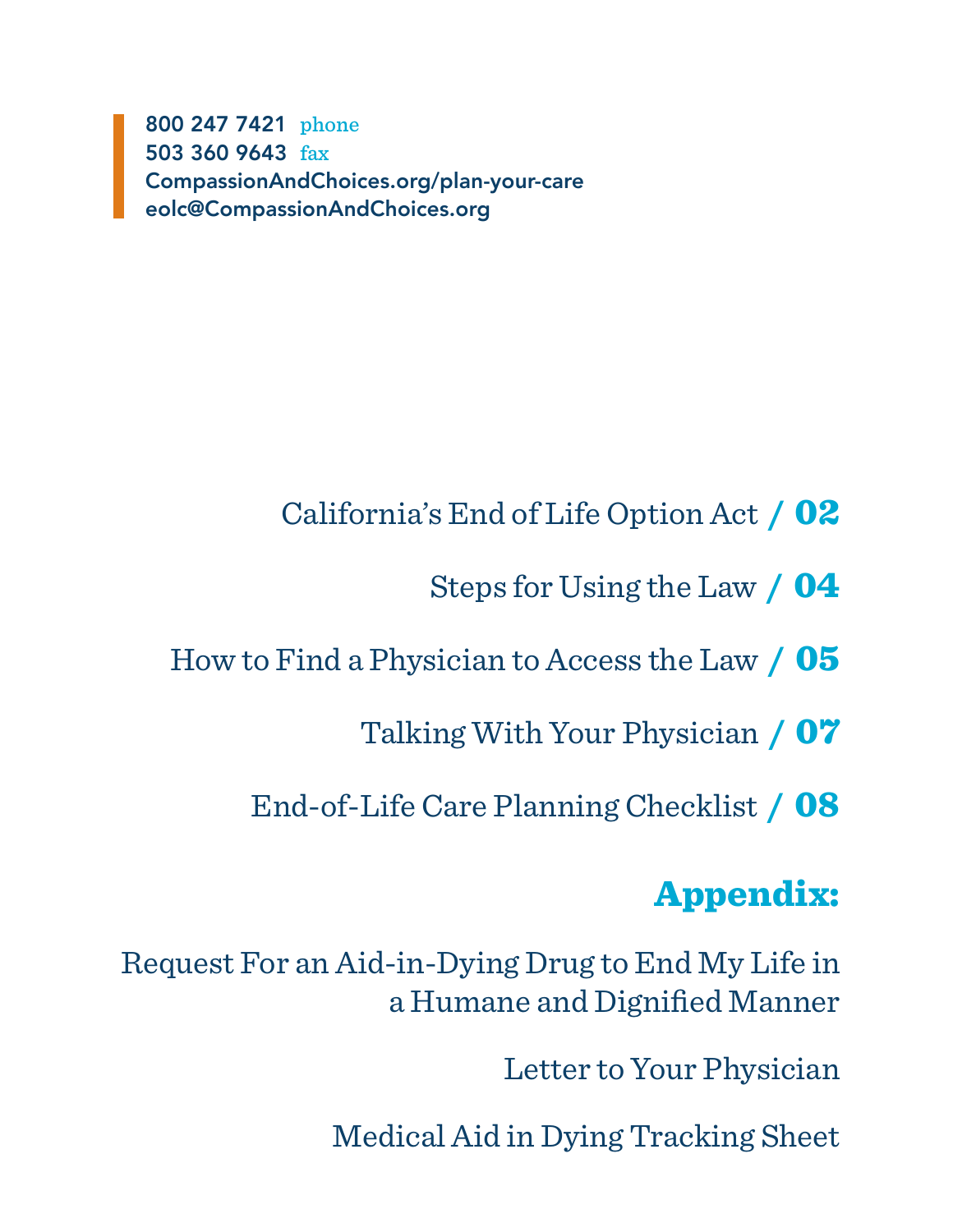# California's End of Life Option Act

California's End of Life Option Act authorizes the practice of medical aid in dying, allowing a terminally ill, mentally capable adult with six months or less to live to request from their doctor a prescription for medication that the patient can decide to self-ingest to die peacefully if their suffering becomes unbearable.

# To be eligible to use the law, the applying must:

- » Be 18 years or older
- » Have been diagnosed with a terminal illness
- » Have a prognosis of six months or less to live
- » Be mentally capable of making their own healthcare decisions

## The patient also must be:

- » A resident of California
- » Capable of self-ingesting the aid-in-dying medication
- » Making an informed decision and voluntary request

Eligibility to use the law is not the same as eligibility for hospice.

Two California physicians must confirm the patient's eligibility to use the California End of Life Option Act, as well as confirm that the patient is making an informed decision and voluntarily requesting the aid-in-dying medication. The attending physician prescribes the medication, and the consulting physician provides a second opinion. *(An attending physician is described as a physician who has primary responsibility for care of the individual and their disease.)* If either physician questions the patient's mental capacity in making the request, a mental health professional (psychiatrist or psychologist) must evaluate the patient to ensure that they are capable of making their own healthcare decisions before a prescription can be written.

## The patient may change their mind at any time and withdraw their request, or choose not to take the medication.

*The patient must make three requests to their attending/prescribing physician to use the California End of Life Option Act: two verbal requests and one written one. The written request is the Patient Request form, which is included in this packet. Only the patient can make these requests; they cannot be made through an advance directive or by a family member or friend. The* requests must be made to a physician, not office staff. Please see the "Steps" section of this *document for details.*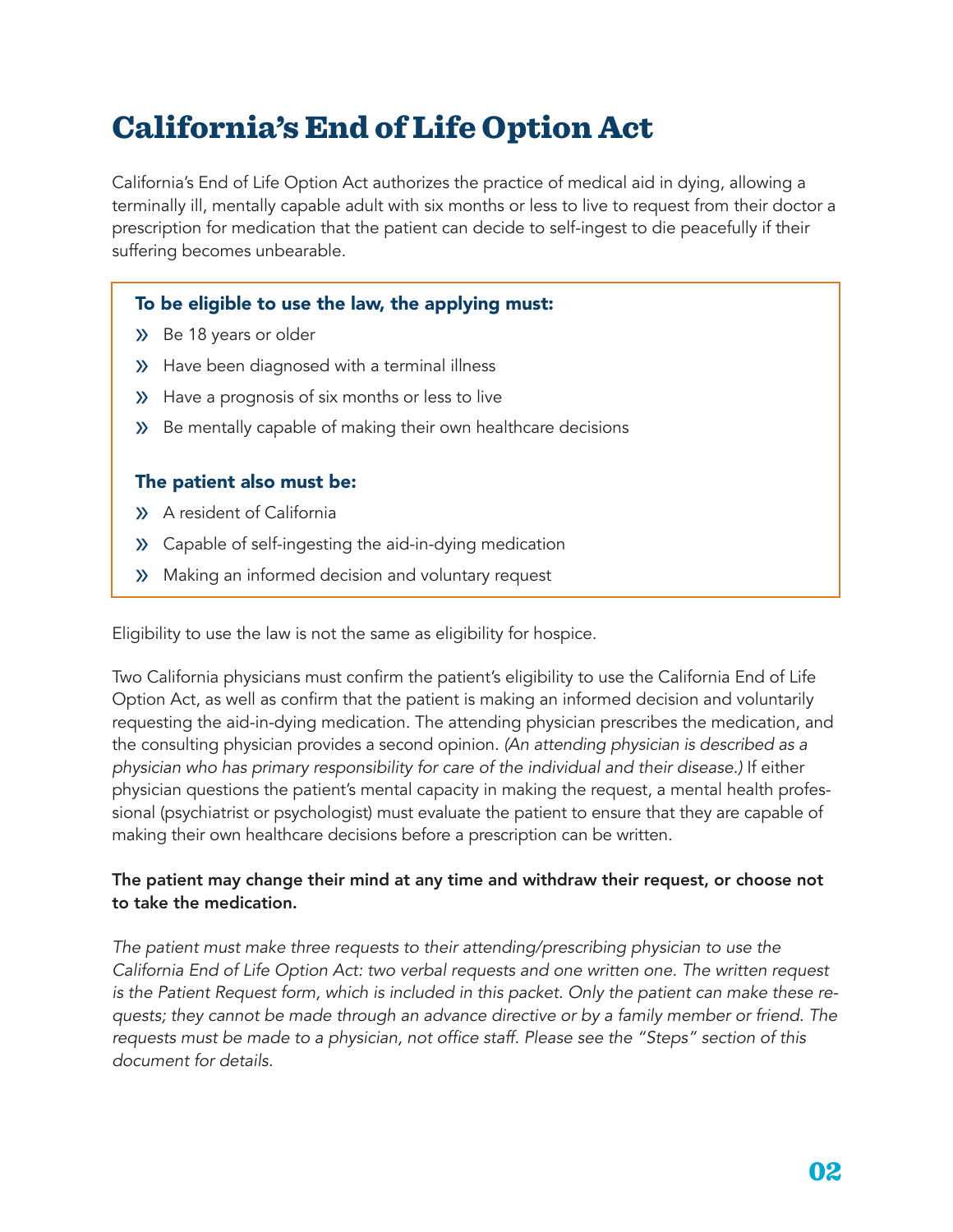The type and dosage of aid-in-dying medication doctors prescribe, including medications to prevent nausea and vomiting, varies with each individual. The medication cannot be injected. The patient must be able to ingest the medication without assistance, usually by swallowing or by using a feeding tube. The prescribing physician must send the prescription directly to the pharmacy. The pharmacy will NOT accept a prescription directly from a patient. The physician or healthcare system will give the patient the name of suitable pharmacies. A designated family member or friend may pick up the medications, or it can be mailed to you.

If the prescribing doctor has any questions about medications or participating pharmacies, the doctor can call Compassion & Choices' free and confidential Doc2Doc consultation line at 800.247.7421.

The patient may ask their provider or pharmacy about the cost of these medications. Some insurance policies cover the cost of the medication and/or the physician visits. Please contact the insurance provider to find out what the policy covers.

Life insurance benefits are not affected by using the California End of Life Option Act. The underlying illness will be listed as the cause of death. The law specifies that a death resulting from self-administering aid-in-dying medication is not suicide.

## Unused medication:

There is no obligation to take the medication. If the person who was prescribed the medication does not use it, it should be destroyed. Please note it is illegal to use another person's medication. Below are instructions about what to do with unused medication:

- » Use the following website to search for a controlled substance public disposal location nearby: *https://www.deadiversion.usdoj.gov/pubdispsearch/spring/main?execution=e1s1*
- » Contact the pharmacist who filled the prescription for more information.

If pharmacists have any questions, they may call Compassion & Choices' free and confidential Pharmacist2Pharmacist consultation line at 503.943.6517 for more information.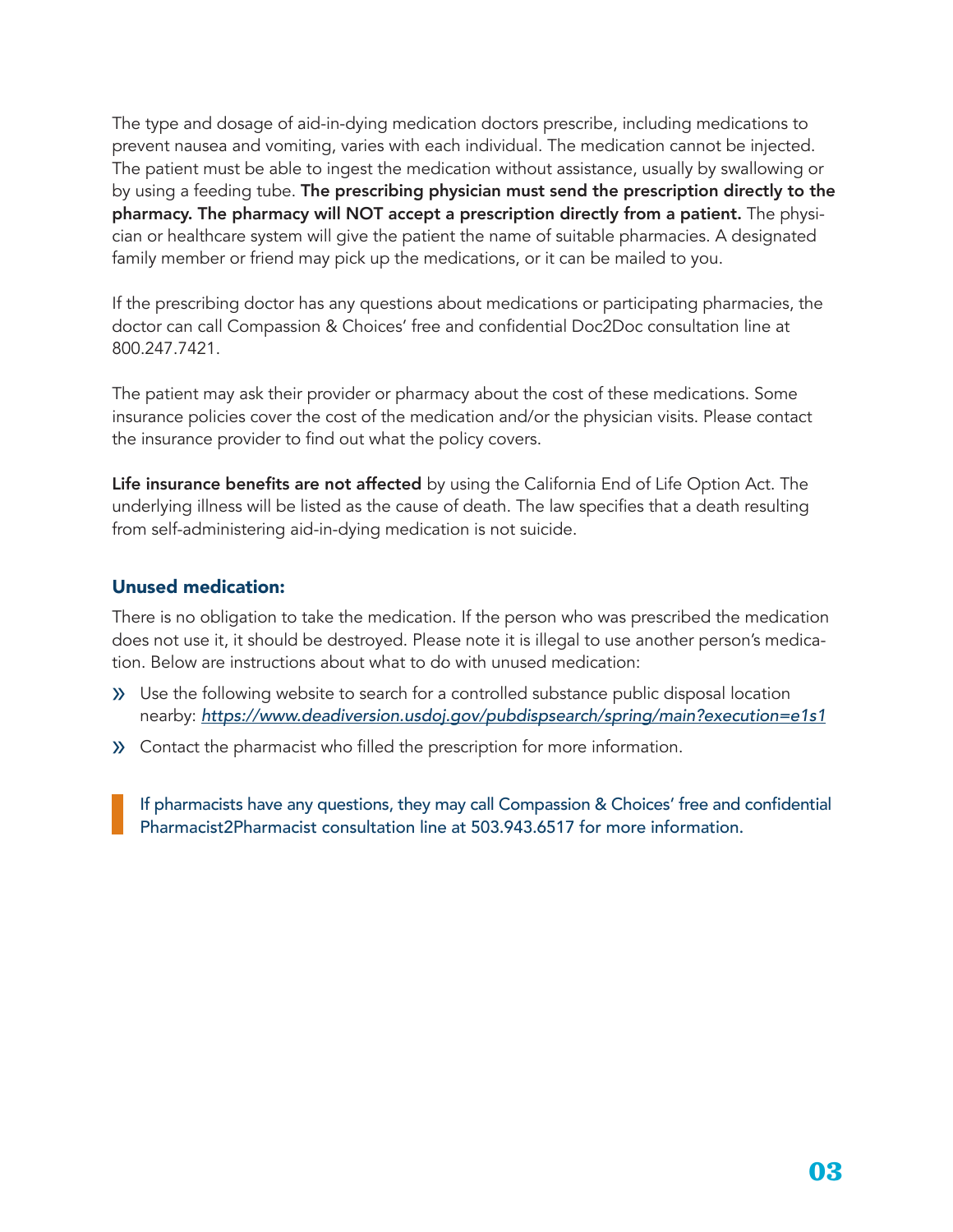# Steps for Using the Law

- 1. Make two verbal requests for a prescription for aid-in-dying medication directly to the attending/prescribing physician. Ask the physician to make sure these requests are documented in the medical record. These two verbal requests must be separated by at least 48 hours.
- 2. In addition to a prescribing physician, a consulting physician must certify that the patient is eligible to use the law and that they are making both an informed decision and voluntary request.
- **3.** The patient must fill out the Patient Request form and give the completed form directly to the attending physician. This form must be witnessed by two people. Please read the form carefully to determine who may or may not be a witness.
- 4. The prescription must be sent directly to the pharmacy by the prescribing physician, not by the patient, a family member or friend. The pharmacy may need time to order the medication. Some pharmacies will prepare the medication before it is picked up if the prescribing doctor adds this instruction to the prescription.
- **5.** The process for obtaining a prescription for aid-in-dying medication is often quite lengthy. We encourage people who are interested in using medical aid in dying as one of their end-of- life care options to start talking to their healthcare providers well in advance. Once the prescription is written, the patient may choose to keep it on file at the pharmacy if and until they decide to use the medication. The patient does not need to pay for the medication until the prescription is filled.
- **6.** The patient may withdraw their request at any time. There is no obligation to take the aid-in-dying medication simply because someone has it in their possession. Many people find comfort in simply knowing the medication is available.

The forms required for the End of Life Option Act are available on the California Department of Public Health website: *www.cdph.ca.gov*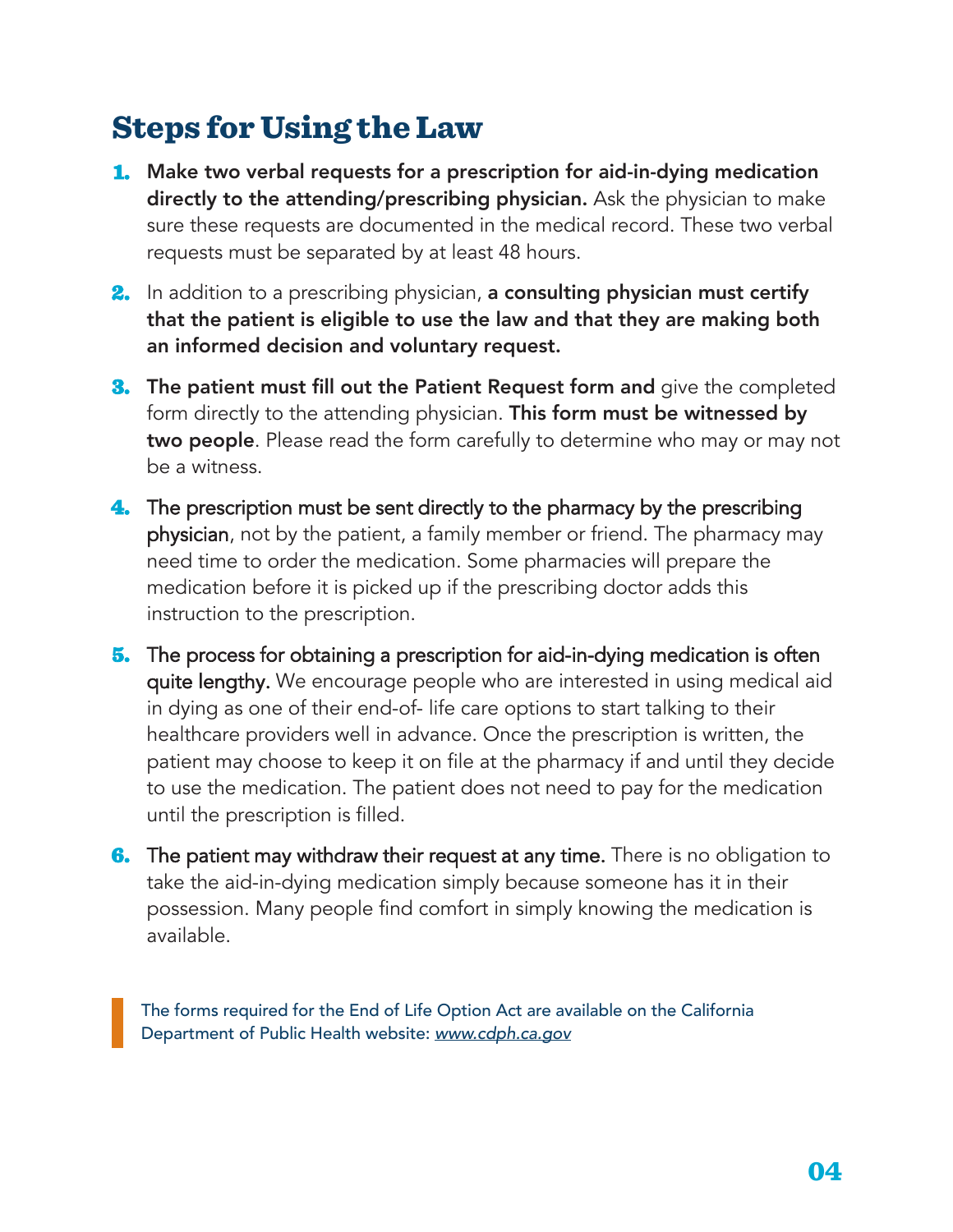# How to Find a Physician to Access the Law

In the event the patient's physician is not able or not willing to provide consultation on medical aid in dying, we offer the following information which may be helpful in identifying one who will.

While Compassion & Choices does not maintain lists of doctors or make referrals, our Find Care Tool (CompassionAndChoices.org/find-care) allows people to search by zip code for healthcare systems and hospices that support the full range of end-of-life options.

We encourage everyone to ask their doctors (PCP, oncologists, specialists, hospice medical director, etc) first if they will prescribe medication for medical aid in dying and/or act as the required consulting doctor.

## The quickest and easiest way for anyone to access medical aid in dying is if their own doctors support them by serving as their prescribing and consulting doctors.

If the patient's doctors say no (individual doctors can choose whether to participate in the Act), they can ask for a referral to another doctor who has chosen to participate. In some health systems there are established internal referral systems within the network, or the patient can ask for an ethics consultation to elevate their need for support. If the doctors won't refer and/or there is no internal referral system, or an ethics consult is not a possibility, then the patient can re-establish care with a system or facility that supports patient end-of-life choice and has an internal referral system. The Find Care Tool can be utilized for this.

Sample language for requesting medical aid-in-dying support from your doctors: "I want the option to advance the time of my death if my suffering becomes unbearable. Do I meet the criteria for medical aid in dying?"

- » If no: "What would need to change for me to meet the criteria?"
- » If yes: "Will you write me a prescription for medical aid-in-dying medication?"
- » If no: "Will you serve as my consulting doctor for medical aid in dying?"
- » If no: "Please explain why you will not serve as either my medical aid-in-dying prescribing or consulting doctor."
- » If the doctor says they don't know how: "If you have questions about how to support my medical aid-in-dying request, you can call Compassion & Choices' Doc2Doc free medical consultation service. I'll give you their contact information if you're willing to call or email them."
- If still no: "If you will not help me, please record in my medical chart that I am eligible to use *the medical aid-in-dying law and refer me to a doctor who is able and willing to honor my* request."
- » If the doctor says they do not know who to refer you to: "Is there an internal referral process or a point person in this medical system who can help connect me to a participating doctor?"
- » If no: "I would like an ethics consult."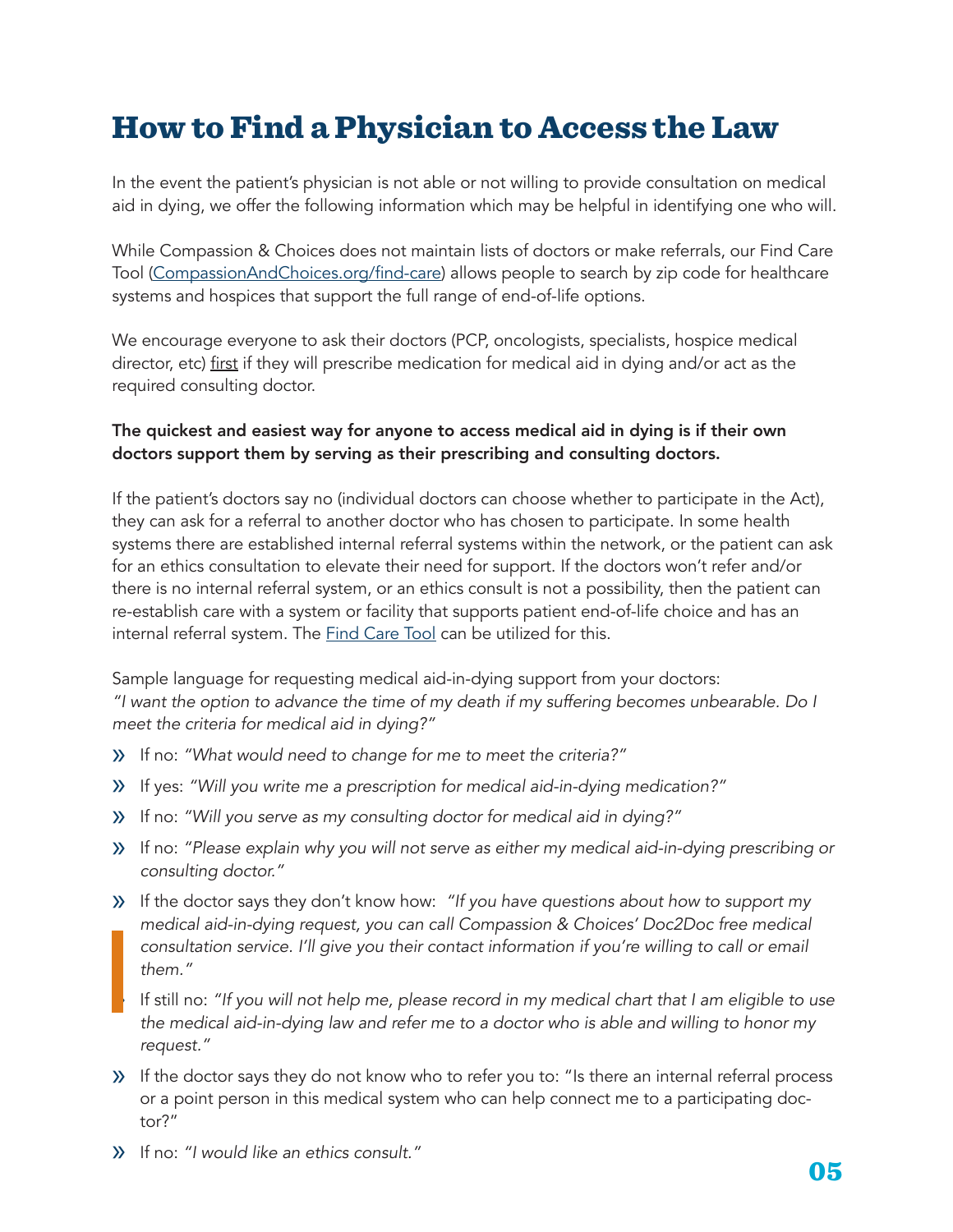Regardless of the doctor's response, it is important to confirm that the request for medical aid in dying be recorded in the medical record.

If the patient encounters barriers within their healthcare system, it can be very helpful to send a personal letter about why you want the option of medical aid in dying. Please review our Getting the End-of-Life Care You Want: A Patient's Guide to Personal Advocacy with Doctors, Healthcare Systems & Hospice resource. It has suggestions of how a patient can advocate for the care they want, including sample language for a letter than can be sent to the healthcare system CEO, Board Chair, and physicians.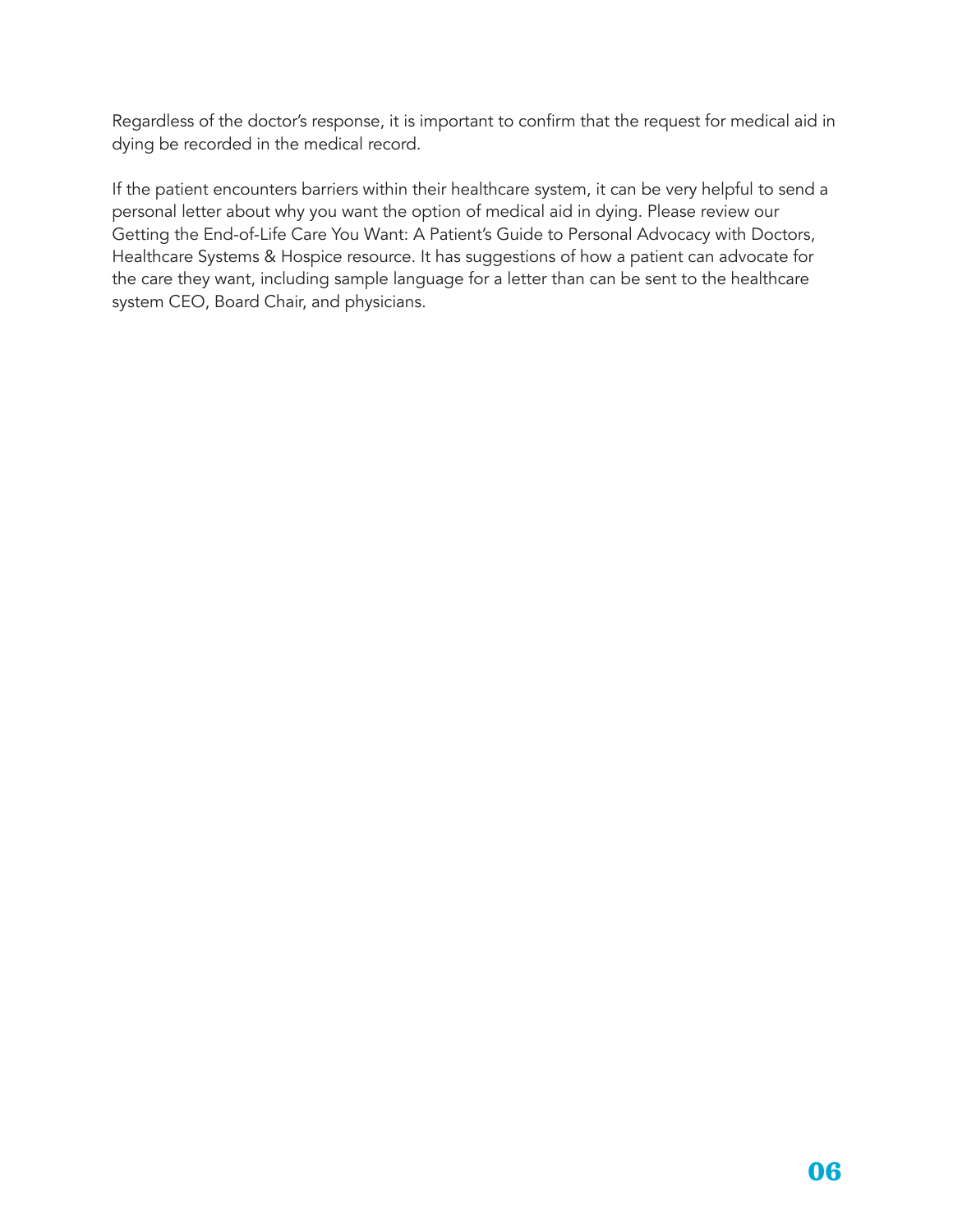# Talking With Your Physician

Some people feel anxious about discussing medical aid in dying with their physicians. By explaining your preferences early in your illness, you are more likely to have an end-of-life care experience consistent with your values.

No one but you can make this request to your physician(s). It is important to ask only your doctor; do not ask your physician's office staff, nurse or physician's assistant, or leave a request on voicemail.

# SUGGESTIONS ON HOW TO DISCUSS AID IN DYING WITH YOUR PHYSICIANS

## Language for someone who DOES NOT have a terminal illness:

I want to live with as much quality as I can for as long as I can. If I am no longer able to find dignity in my life and I meet the legal requirements, I would like to have the option of using the *California End of Life Option Act.* 

I hope you will honor my decisions and respect my values, as I respect yours. Will you write a *prescription for aid-in-dying medication in accordance with the California End of Life Option Act*  when I am eligible? If you will not honor my request, please tell me now.

## Language for someone who DOES have a terminal illness:

I want the option to advance the time of my death if my suffering becomes unbearable. Am I eligible? If yes, will you write a prescription for aid-in-dying medication in accordance with the California End of Life Option Act? If you will not write the prescription, will you record in my chart that I am eligible to use the law and refer me to a physician who is able and willing to *honor my request?* 

If I am not eligible, what will my condition look like when I am eligible?

Regardless of your physician's response, it is important to ask that your request be recorded in your medical record.

You may mention that Compassion & Choices provides free and confidential consultation to physicians who have questions about end-of-life options, including medical aid in dying through our Doc2Doc consultation program at 800.247.7421. Also feel free to give them the "Letter to Your Physician" included in this packet.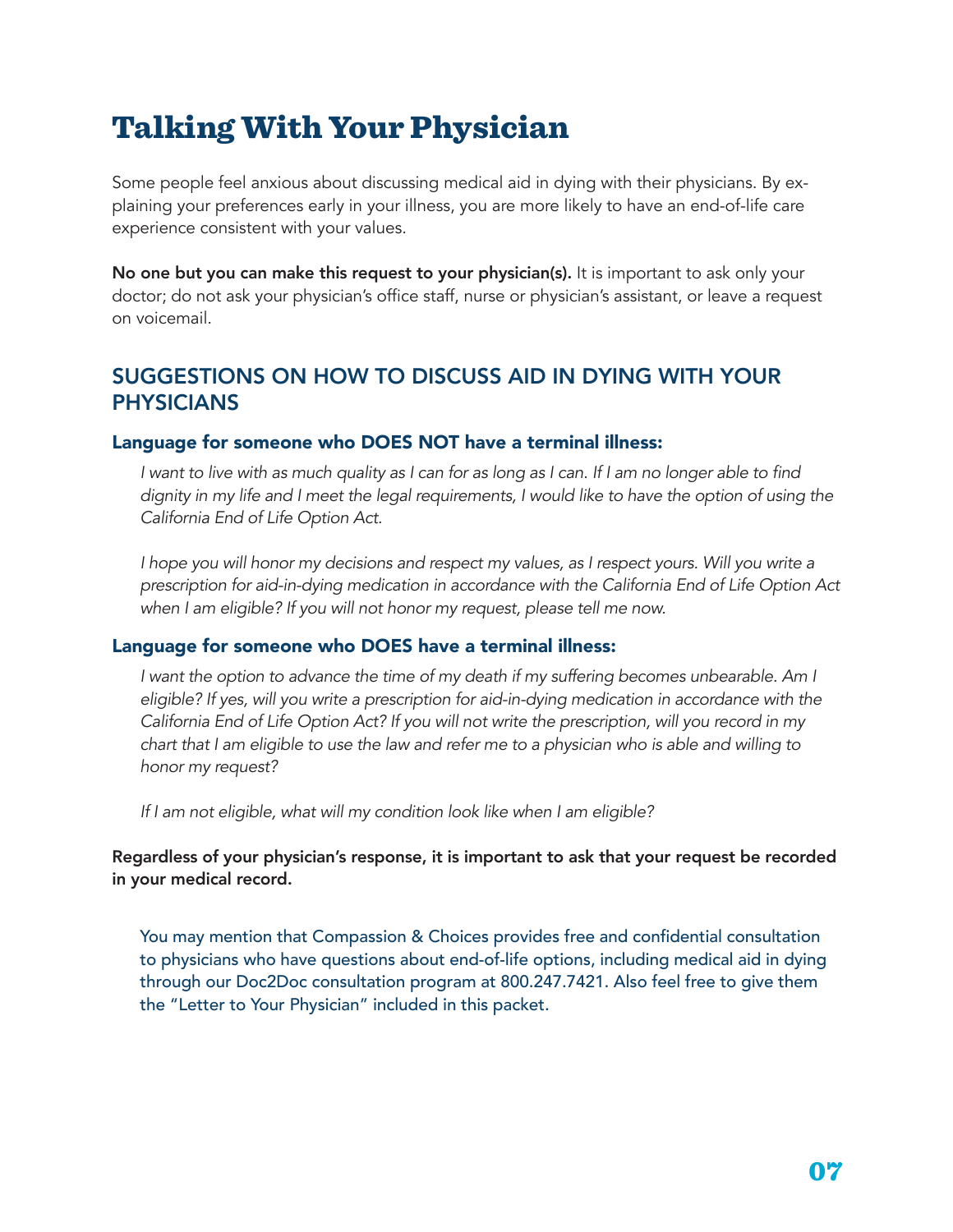# End-of-Life Care Planning Checklist

Many people postpone making arrangements for healthcare at the end of life. Planning ahead allows individuals to spend their final days with friends and family while focusing on the present. Informing loved ones of wishes ahead of time relieves them of the possible burden of making decisions about your final arrangements.

# Please consider whether any of the following are appropriate for your situation:

- ❏ Advance directive or living will
- ❏ Identifying and assigning a healthcare proxy (also called agent, durable power of attorney, healthcare representative)
- ❏ Last will and testament or living trust
- ❏ Life insurance policies
- ❏ POLST (Physician Orders for Life-Sustaining Treatment) and/or DNR (do not resuscitate order)
- ❏ Memorial service and/or funeral arrangements
- ❏ Detailed instructions regarding finances (bank accounts, pensions, investments, property, etc.)

800 247 7421 phone 503 360 9643 fax CompassionAndChoices.org/plan-your-care eolc@CompassionAndChoices.org

*Compassion & Choices' End-of-Life Consultation program (EOLC) provides information on the full range of options at the end of life.*  EOLC, and representatives of EOLC, do not provide medical or legal advice. We simply inform individuals of the available options.

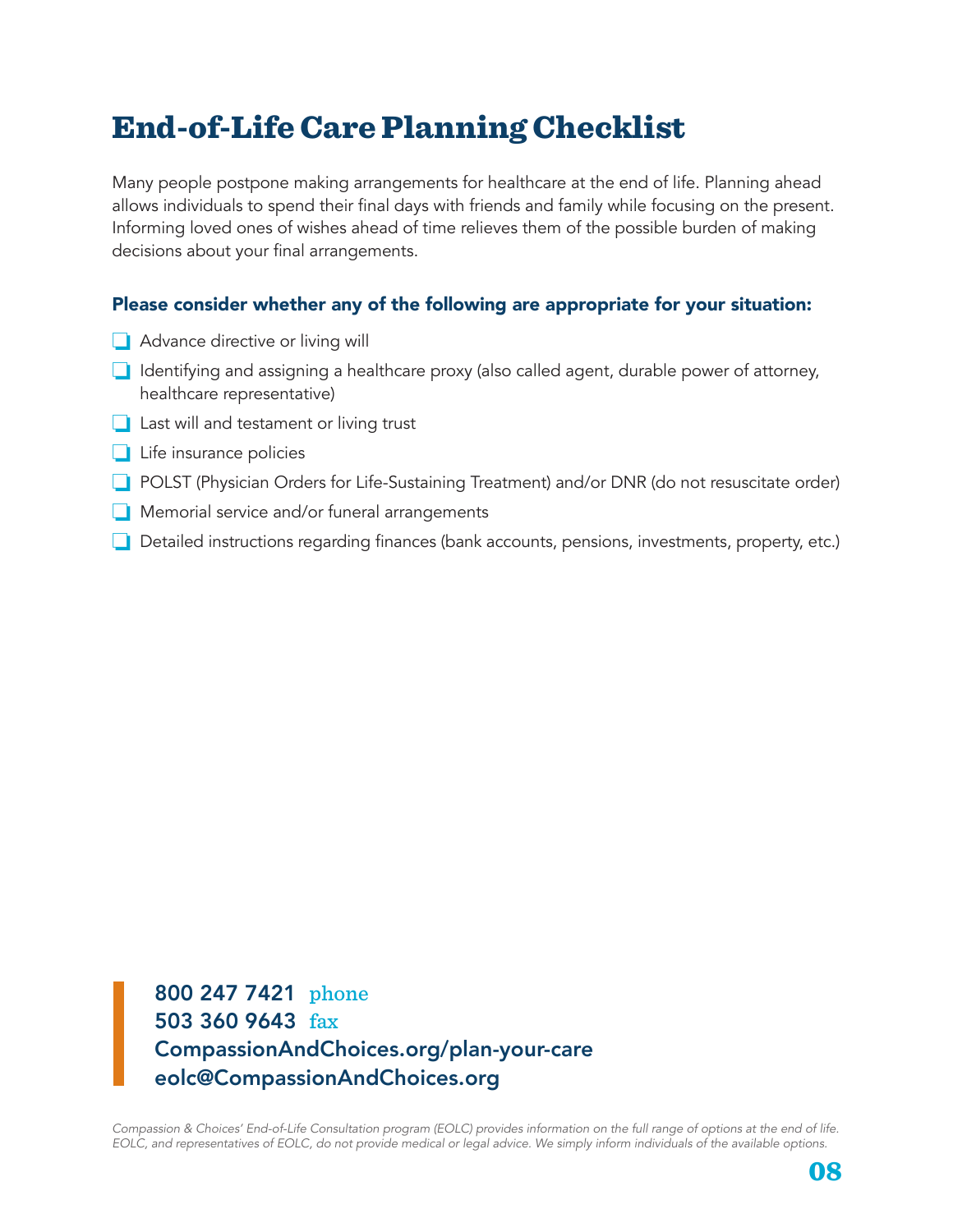### **REQUEST FOR AN AID-IN-DYING DRUG TO END MY LIFE IN A HUMANE AND DIGNIFIED MANNER**

#### I, \_\_\_\_\_\_\_\_\_\_\_\_\_\_\_\_\_\_\_\_\_\_\_\_\_\_\_\_\_\_\_\_\_\_\_\_\_\_\_\_\_\_\_\_\_\_\_\_\_\_\_\_\_\_\_\_\_\_\_\_\_\_\_\_\_\_\_\_\_\_\_\_\_\_\_\_\_\_\_\_\_\_,

am an adult of sound mind and a resident of the State of California.

I am suffering from

which my attending physician has determined is in its terminal phase and which has been medically confirmed.

I have been fully informed of my diagnosis and prognosis, the nature of the aid-in-dying drug to be prescribed and potential associated risks, the expected result, and the feasible alternatives or additional treatment options, including comfort care, hospice care, palliative care, and pain control.

I request that my attending physician prescribe an aid-in-dying drug that will end my life in a humane and dignified manner if I choose to take it, and I authorize my attending physician to contact any pharmacist about my request.

### **INITIAL ONE:**

- I have informed one or more members of my family of my decision and taken their opinions <sub>-</sub> into consideration.
- **I** have decided not to inform my family of my decision.
- I have no family to inform of my decision.

I understand that I have the right to withdraw or rescind this request at any time.

I understand the full import of this request and I expect to die if I take the aid-in-dying drug to be prescribed. My attending physician has counseled me about the possibility that my death may not be immediately upon the consumption of the drug.

I make this request voluntarily, without reservation, and without being coerced.

| Signed: | valeu. |
|---------|--------|
|         |        |

#### **DECLARATION OF WITNESSES**

We declare that the person signing this request:

- (a) is personally known to us or has provided proof of identity;
- (b) voluntarily signed this request in our presence;
- (c) is an individual whom we believe to be of sound mind and not under duress, fraud, or undue influence; and
- (d) is not an individual for whom either of us is the attending physician, consulting physician, or mental health specialist.

| Witness 1: | Date: |
|------------|-------|
| Witness 2: | Date: |

**NOTE:** Only one of the two witnesses may be a relative (by blood, marriage, registered domestic partnership, or adoption) of the person signing this request or be entitled to a portion of the person's estate upon death. Only one of the two witnesses may own, operate, or be employed at a health care facility where the person is a patient or resident.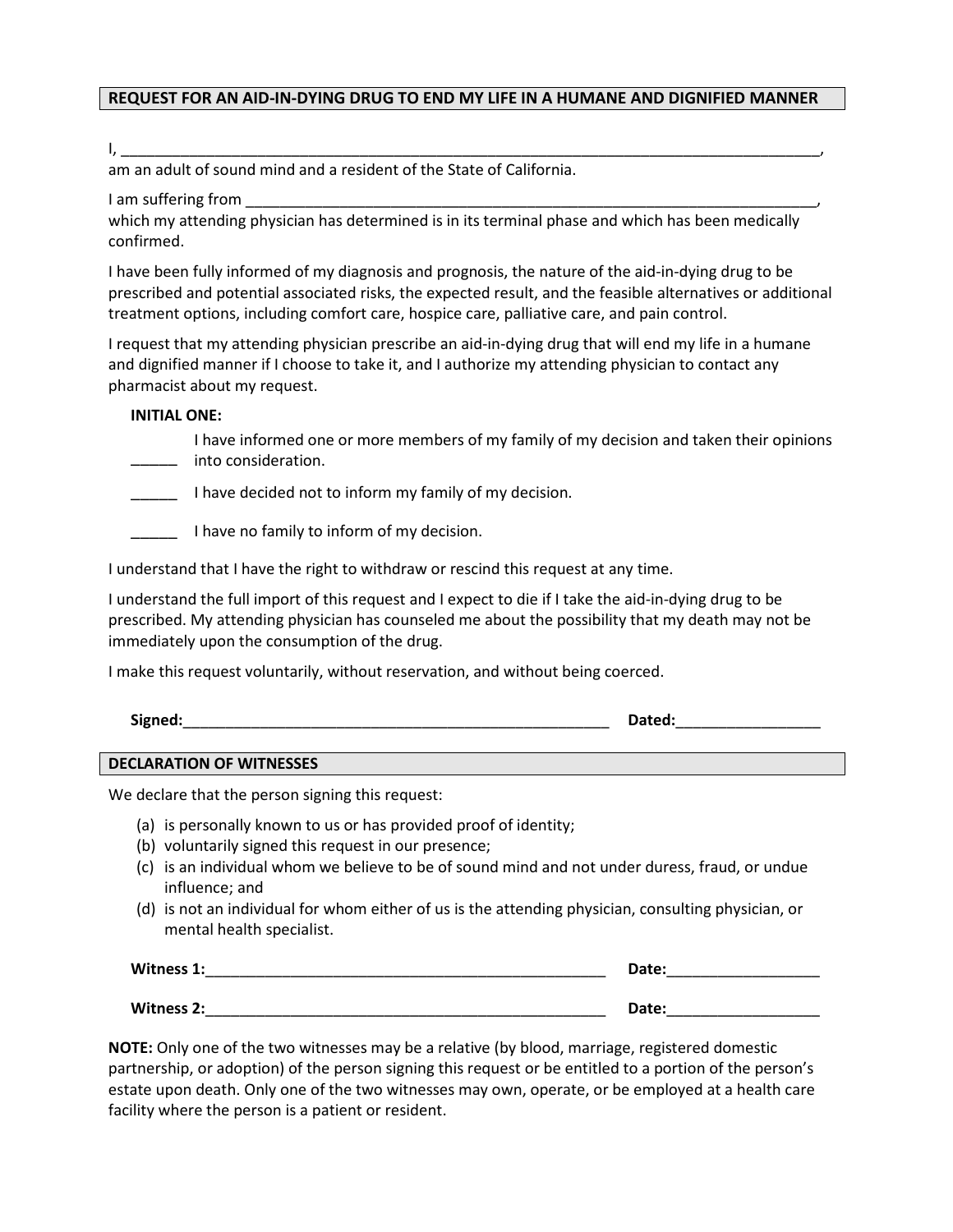

# Letter for Your Physician

800 247 7421 phone<br>CompassionAndChoices.org

Dear Dr. \_\_\_\_\_\_\_\_\_\_\_\_\_\_\_\_\_\_\_\_\_\_\_\_\_\_\_\_\_\_\_\_\_\_:

The California End of Life Option Act went into effect on June 9, 2016, authorizing medical aid in dying as an end-of-life option. You may receive patient inquiries about this option and thus might wish to discuss it alongside other end-of-life options with your patients. Compassion & Choices has over 30 years of aggregate experience in this evolving field and is here to help you keep your practice safe, effective, patient-centered and legally compliant.

We stand ready to provide you the facts and a wide range of resources with which to guide your practice, including:

- » One-on-one consultations with physicians who have years of end-of-life and medical aid-in-dying experience through our free and confidential Doc2Doc program: 800.247.7421.
- » Clinical Criteria for Physician Aid in Dying and supplemental clinical information published in the Journal of Palliative Medicine (2015).
- » Information on our website:
	- › *CompassionAndChoices.org/california* includes eligibility requirements, information for medical providers, and forms needed to comply with the law.
	- **> CompassionAndChoices.org/in-your-state/california/california-healthcare-providers** provides free informative videos that can help you in your practice.
	- › *CompassionAndChoices.org/end-of-life-planning/*  features tips, toolkits and forms on end-of-life care and choice for individuals seeking information on the full range of end-of-life options, including a video for terminally ill patients wanting to learn more about medical aid in dying.
	- › *CompassionAndChoices.org/resources*  includes fact sheets on medical aid in dying.

If you have a patient requesting medical aid in dying, please contact our Doc2Doc line at 800.247.7421 so we can provide you with up-to-date information on medication protocols. These protocols are updated and reviewed regularly, and provided free of charge.

Along with the guidance of a team of local doctors, Compassion & Choices is committed to providing stewardship of the law. As a leader in the medical aid-in-dying movement, we have established a record of authority, integrity and accessibility in this evolving field of medicine and law. We are committed to providing support and clinical information for physicians and other medical providers interested in supporting their patients who are eligible and want the option of medical aid in dying.

Please feel free to contact us at any time with questions or concerns. We look forward to hearing from you.

With kind regards

Dance & Duber

Dr. David Grube National Medical Director, Compassion & Choices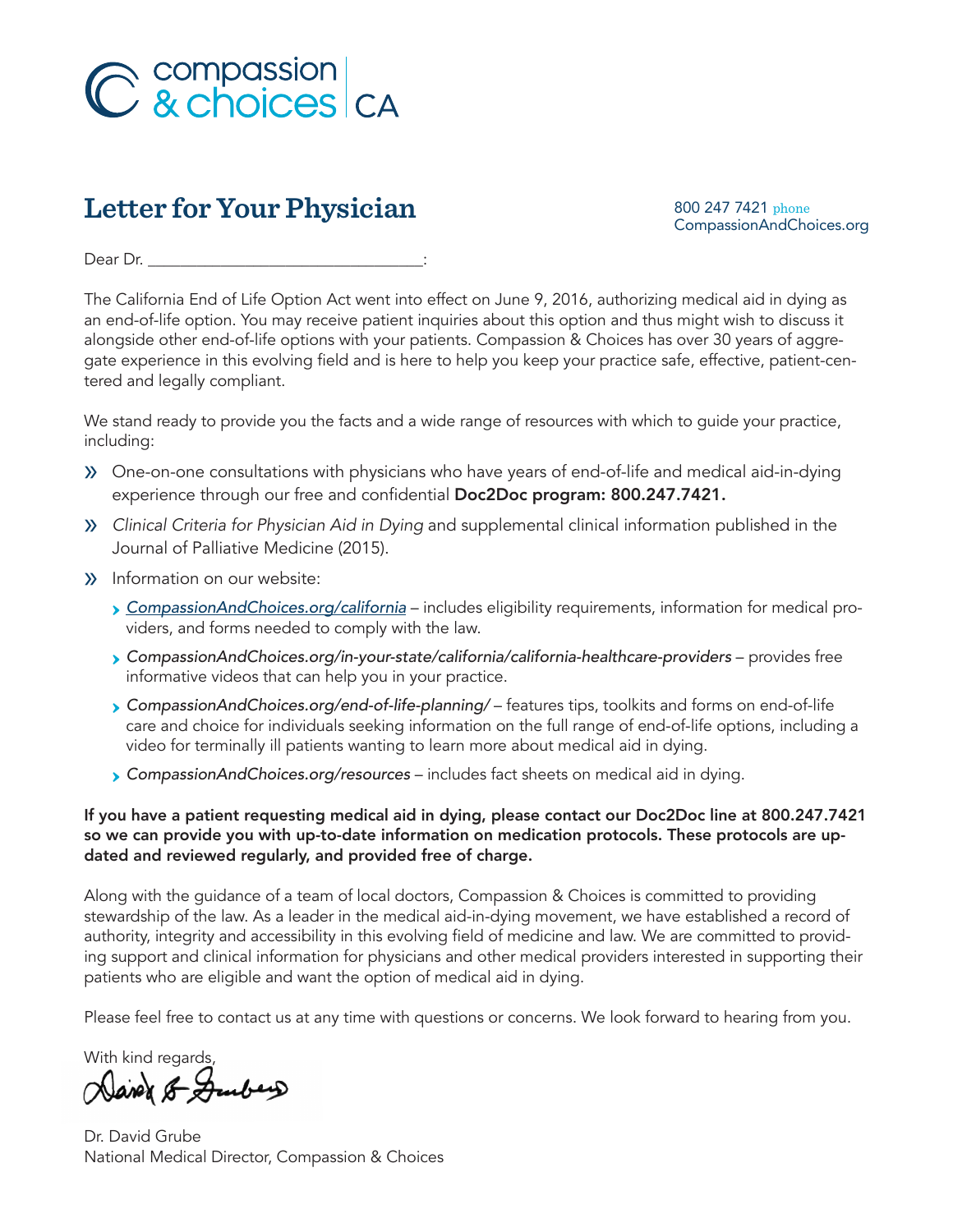# **Medical Aid-in Dying Tracking Sheet**



Individual Name \_\_\_\_\_\_\_\_\_\_\_\_\_\_\_\_\_\_\_\_\_\_\_\_\_\_\_\_\_\_ Consultant/Volunteer \_\_\_\_\_\_\_\_\_\_\_\_\_\_\_\_\_\_\_\_\_\_\_\_\_\_

This handout is a tool intended for personal use to help you keep track of important information related to the choice of medical aid in dying. It is neither a requirement of any medical aid-in-dying legislation, nor do you need to submit it to any person or medical professional.

It is important to review and update (if necessary) your advance directive and POLST prior to taking the medical aid-in-dying medication.

**IMPORTANT:** You may wish to contact your doctor if your health status changes or you are concerned about symptoms that may interfere with your ability to ingest aid-in-dying medications (i.e. uncontrolled nausea & vomiting; concerns about swallowing or ability to plunge feeding tube; digestive issues; changes in mental status).

Durable power of attorney for health care (name/relationship/phone) \_\_\_\_\_\_\_\_\_\_\_\_

| If not on hospice: | Physician designated to sign death certificate? ________________________________ |                                                                                   |                                      |
|--------------------|----------------------------------------------------------------------------------|-----------------------------------------------------------------------------------|--------------------------------------|
|                    |                                                                                  |                                                                                   |                                      |
|                    |                                                                                  |                                                                                   | Phone ______________________________ |
|                    |                                                                                  |                                                                                   |                                      |
|                    |                                                                                  |                                                                                   |                                      |
|                    |                                                                                  |                                                                                   |                                      |
|                    |                                                                                  |                                                                                   |                                      |
|                    |                                                                                  |                                                                                   |                                      |
|                    |                                                                                  | Physician or pharmacist designated to review medication _________________________ |                                      |
|                    |                                                                                  |                                                                                   |                                      |
|                    |                                                                                  |                                                                                   |                                      |
|                    |                                                                                  |                                                                                   |                                      |